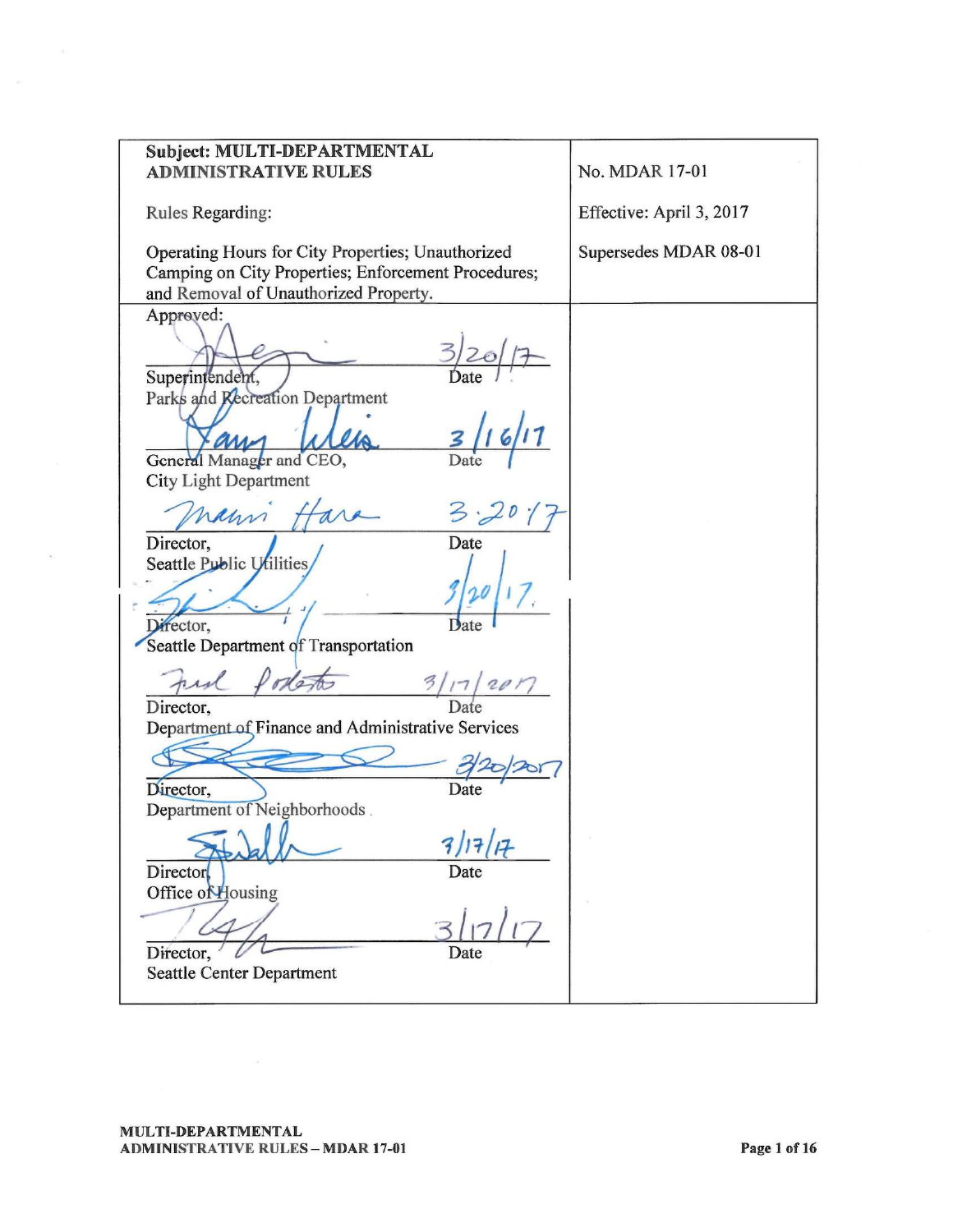### **1.0 INTRODUCTION AND PURPOSES**

#### 1.1 Introduction and Findings.

The City owns and operates various City real property, including property under the jurisdiction of the Seattle Parks and Recreation Department ("Parks"), Seattle Public Utilities ("SPU"), Seattle Department of Transportation ("SDOT"), Seattle City Light ("SCL"), Department of Finance and Administrative Services ("FAS") the Department of Neighborhoods ("DON"), the Office of Housing ("OH"), and Seattle Center.

The City finds the following conduct on various City properties is a threat to public safety and health and interferes with the public's ability to use public property for its intended purposes:

- 1.1.1 The unauthorized entry on certain City property that is closed to the public or is open to the public during certain operating hours or for certain limited purposes; and
- 1.1.2 Erecting unauthorized structures, tents, or other shelters in locations that create an obstruction or an immediate hazard.
- 1.2 Present Laws and Rules.
	- 1.2.1 The Parks Code (SMC Chapter 18.12) establishes general operating hours for parks, prohibits the erection of unauthorized structures, prohibits camping, and provides for enforcement by, among other means, issuing Parks Exclusion Notices.
	- 1.2.2 The Street Use Ordinance (SMC Chapter 15.04) prohibits the unauthorized entry onto SDOT property that is not open to the public and prohibits erecting unauthorized structures on SDOT property.
	- 1.2.3 A SPU rule for Open Spaces establishes operating hours, prohibits the erection of unauthorized structures, prohibits camping, and provides for enforcement by, among other means, issuing administrative notices of exclusion.
	- 1.2.4 FAS rules establish operating hours, general rules of conduct, including the prohibition of camping, and provide for enforcement by, among other means, issuing administrative notices of exclusion,
	- 1.2.5 Seattle Center Campus Rules prohibit camping and require a permit for erecting structures on Seattle Center property and provide for enforcement by, among other means, issuing administrative notices of exclusion.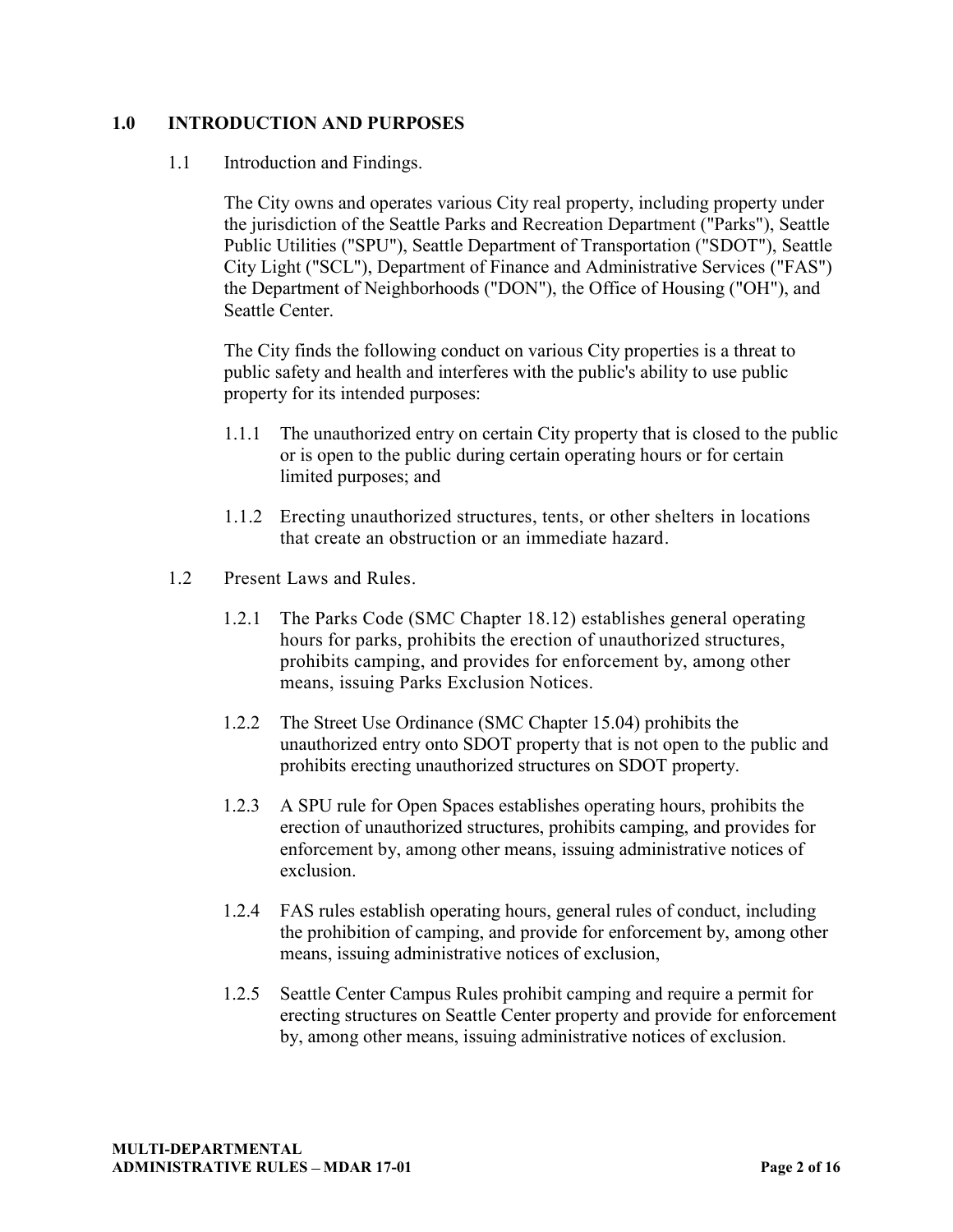1.3 General Purpose.

The general purpose of this rule is to establish uniform rules and procedures for addressing encampments on Parks, SPU, SDOT, SCL, FAS, DON, OH, and Seattle Center property.

1.4 Specific Purposes.

The specific purposes of this rule include:

- 1.4.1 Establishing procedures regarding entering or remaining in certain areas of City property that are not open to the public or are open to the public only during certain operating hours;
- 1.4.2 Establishing procedures regarding erecting structures or placing equipment on City property;
- 1.4.3 Establishing rules that address camping on City property under the jurisdiction of City departments including SDOT, SCL, FAS, DON, OH, and Seattle Center.
- 1.4.4 Establishing uniform encampment rules for Parks, SPU, SDOT, SCL, FAS, DON, OH, and Seattle Center;
- 1.4.5 Establishing for Parks, SPU, SDOT, SCL, FAS, DON, OH, and Seattle Center standard procedures regarding removing from City property unauthorized structures, camping equipment, and other personal property; and
- 1.4.6 Define "camping" as the term is used in SMC Section 18.12.250 (Parks Code) and SPU Open Space Rule (October 2006).

### **2.0 REFERENCES AND AUTHORITY**

- 2.1 SMC 18.12.250 "Camping";
- 2.2 SMC 18.12.278 "Park Exclusion";
- 2.3 SMC 18.12.030 "Definitions";
- 2.4 SMC 18.30.010 "Definitions";
- 2.5 SMC 15.04 "Use and Occupation Permits"; and
- 2.6. SMC  $15.38$  "Impounding".
- 2.7 These rules are authorized by and promulgated as provided in the City Administrative Code (SMC Chapter 3.02) and: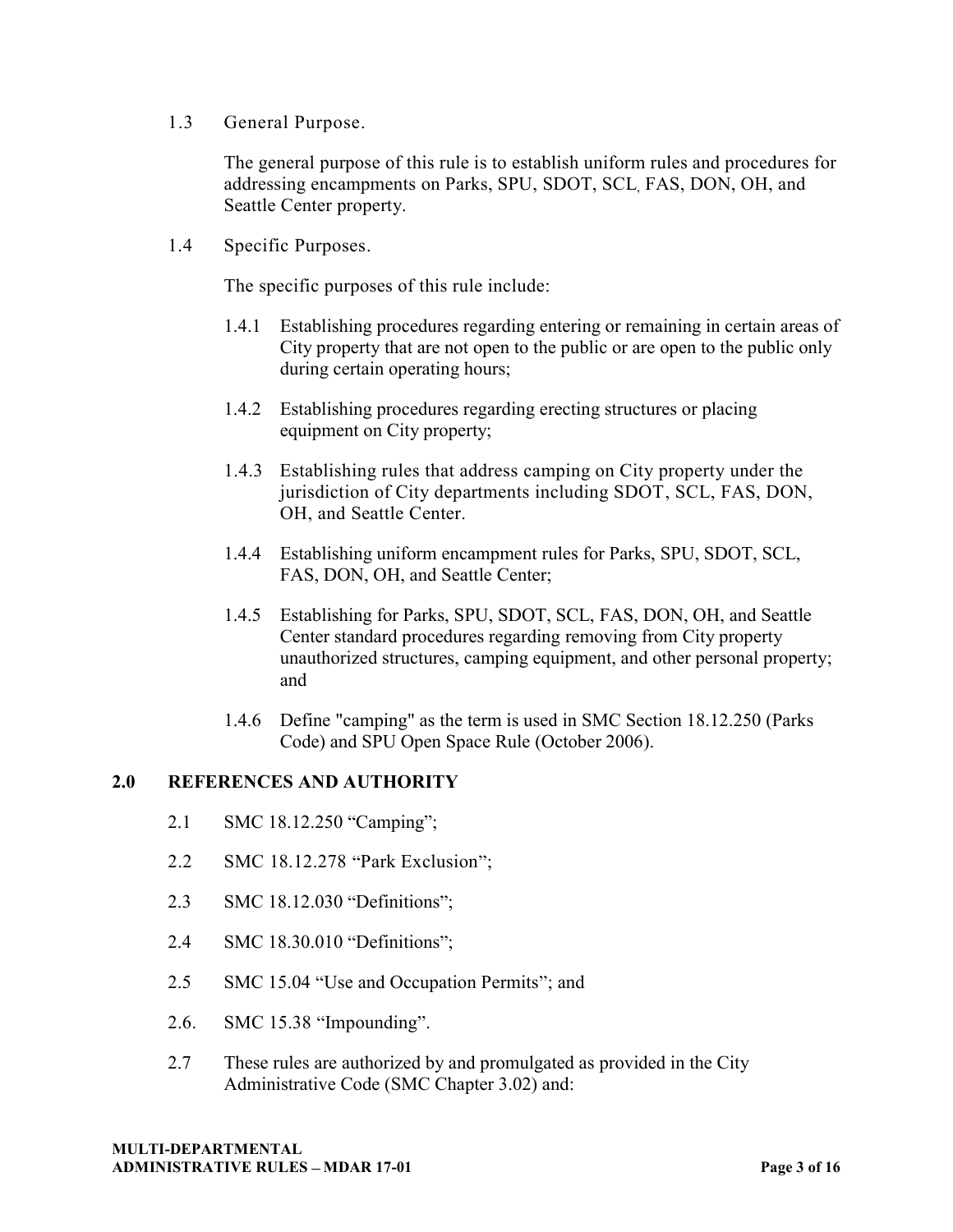- 2.7.1 SMC 3.26.040 (Parks);
- 2.7.2 SMC 3.32.020 (SPU);
- 2.7.3 SMC 3.12.020 (SDOT);
- 2.7.4 SMC 3.08.020 (SCL);
- 2.7.5 SMC 3.39.020 (FAS);
- 2.7.6 SMC 3.35.040 (DON);
- 2.7.7 SMC 3.14.740 (OH); and,
- 2.7.8 SMC 17.04.040 (Seattle Center).

# **3.0 DEFINITIONS**

- 3.1 Abandoned" means that personal property in a public place or on City property is presumed to be abandoned by the owner or custodian so as to permit an authorizing official to take custody when:
	- A. The property is placed out for collection in conjunction with solid waste or recyclable material on the scheduled date for City collection, or it is placed there on a date contemporaneous with a community collection or clean-up.
	- B. The property is not associated with an encampment and a reasonable person would not allow the property to be there unattended for the length of time the property has been there, considering the location of the property in the sidewalk, roadway, or other City property, the type of property, the danger of theft, and the risk of damage from weather;
	- C. No name appears on the property and the occupant or owner of the adjacent real property on inquiry disclaims ownership; or
	- D. The property is unattended on a sidewalk or planting strip adjoining a park or in a park drive or boulevard.
- 3.2 "Authorizing Official" means as to property under their jurisdiction the Superintendent of Parks and Recreation, the General Manager and CEO of Seattle City Light, the Directors of SPU, SDOT, FAS, DON, OH, or Seattle Center, and their respective authorized designees.
- 3.3 "Camp" and "camping" means (for purposes of SMC 18.12.250, SPU Open Space Rules issued December 2006, and this rule) to erect a tent or other shelter, or to assemble on a public place or City property camping equipment or personal property that to a reasonable person evidences that a person has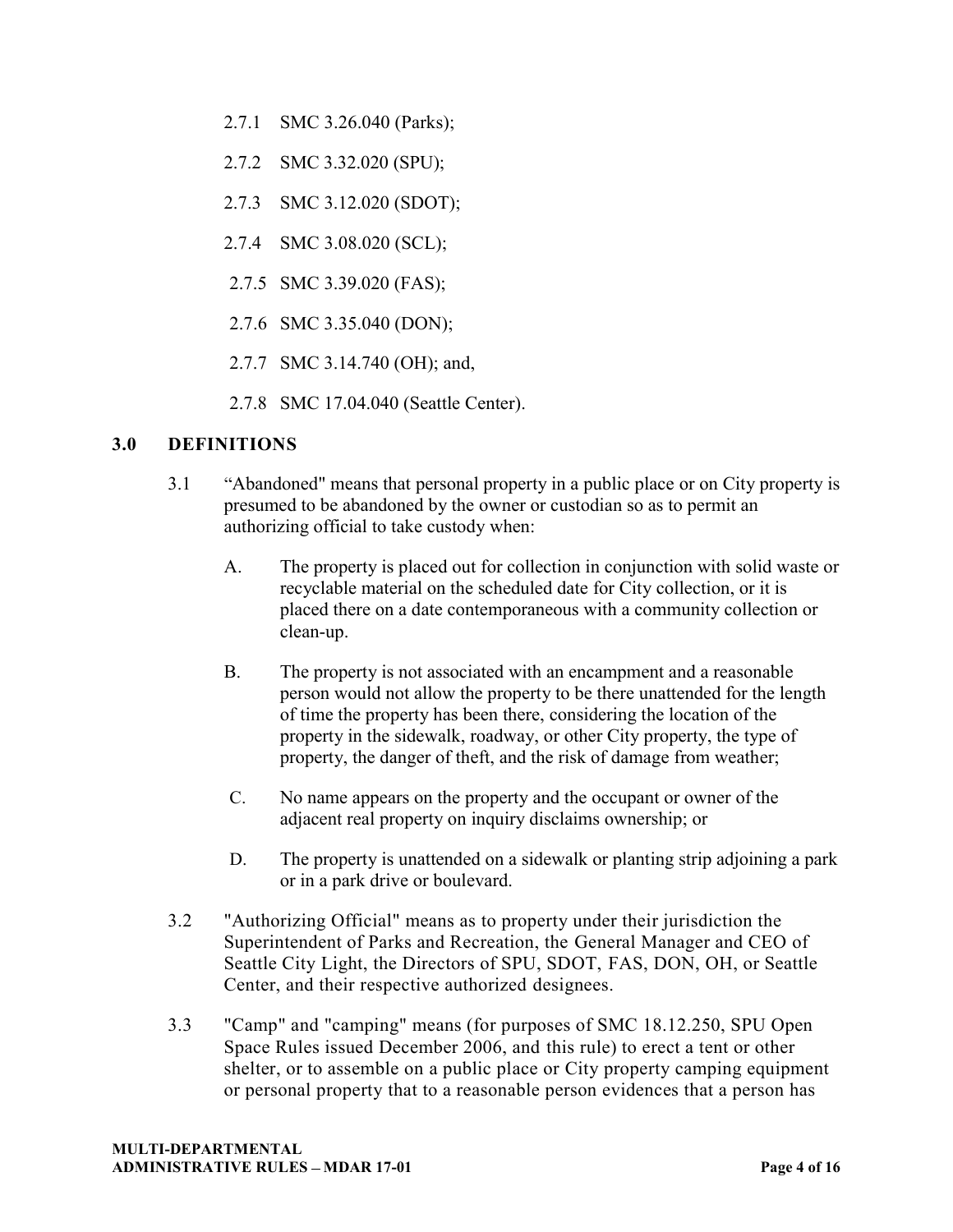remained, or intends to remain, on the property overnight or on the property when it is closed to the public. Camping equipment includes but is not limited to tarps, blankets, sleeping bags, cooking equipment, and other items commonly associated with remaining overnight.

- 3.4 "City" means the City of Seattle.
- 3.5 "City Property" means City buildings and adjacent premises owned or occupied by the City, and any real property or facilities owned by, operated by, or under the jurisdiction of a City department, including Parks, SPU, SDOT, SCL, FAS, DON, OH, and Seattle Center.
- 3.6 "Contraband" means any property that is unlawful to produce or to possess.
- 3.7 "Department" means the Seattle Department of Parks and Recreation ("Parks"), the Seattle Public Utilities ("SPU"), Seattle City Light ("SCL"), Seattle Department of Transportation ("SDOT"); Department of Finance and Administrative Services ("FAS"); the Department of Neighborhoods ("DON"), Office of Housing ("OH"), or Seattle Center.
- 3.8 "Director" means the Director of SPU, SDOT, FAS, DON, OH, and Seattle Center or the Director's designee.
- 3.9 "Encampment" means one or more tent, structure, or assembly of camping equipment or personal property located in an identifiable area, which appears to a reasonable person to be being used for camping. An identifiable area includes areas where the tents or structures are in plain sight of each other.
- 3.10 "Garbage" or "refuse" means any item that in its present condition has no apparent utility.
- "General Manager and CEO" means the General Manager and CEO of Seattle 3.11 City Light and designees.
- 3.12 "Hazardous items" means an item that reasonably appears to pose a health or safety risk to members of the public or to City employees or to other authorized personnel. Hazardous items may include blankets, clothing, sleeping bags, or other items depending upon their condition and site conditions.
- 3.13 "Open Space" means land owned, operated, and occupied by SPU, either improved or unimproved, including land predominantly in its natural state, riparian areas, watersheds or other habitat areas, which are preserved from urbanization and with which a public right of way is associated. Open Space does not include parks that are under the jurisdiction of the Department of Parks and Recreation.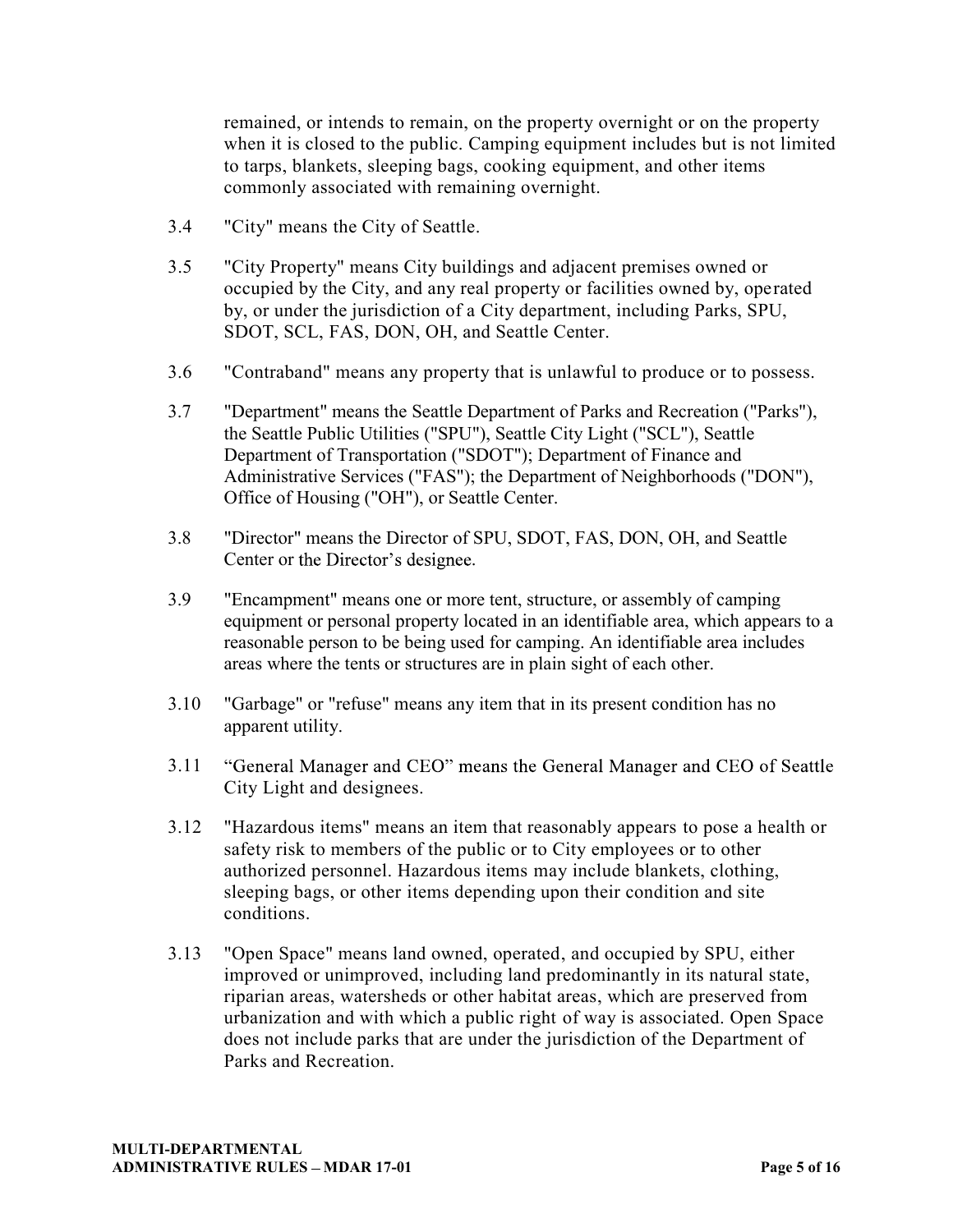- 3.14 "Park" means all parks and bodies of water in a park, squares, drives, parkways, boulevards, trails, golf courses, museums, aquaria, zoos, beaches, playgrounds, playfields, botanical gardens, greenbelts, parking lots, community centers, and other park, recreation and open areas and buildings and facilities comprising the parks and recreation system of the City that are under the management and control of the Superintendent of the Department of Parks and Recreation.
- 3.15 "Personal Property" means an item that is: (1) reasonably recognizable as belonging to a person; (2) in its present condition has apparent utility; and (3) is not hazardous. Examples of personal property include but are not limited to tents, bicycles, radios or other electronic equipment, eyeglasses, prescription medications, photographs, jewelry, crutches, and wheelchairs. Personal property does not include building materials such as wood products, metal, pallets, or rigid plastic. The authorizing official should resolve a reasonable doubt as to whether an item is personal property in favor of deciding the item is personal property and treat it accordingly under this rule.
- 3.16 "Public place" means public right-of-way and the space above or beneath its surface, whether or not opened or improved, including streets, avenues, ways, boulevards, drives, places, alleys, sidewalks, planting strips, squares, triangles, and plazas that are not privately owned.
- 3.17 "Structure, Tents, and Other Shelters" means anything constructed or erected on or under the ground, or any improvement built up or composed of parts joined together in some definite manner. Structures include, but are not limited to, buildings, lean-tos, tents, awnings, pallets, and tarps.
- 3.18 "SMC" means Seattle Municipal Code.
- 3.19 "Superintendent" means the Superintendent of Parks and Recreation or designees.
- 3.20 "Unauthorized item" means an item that is abandoned on public property, is present on public property without a required permit-or other authorization, or evidences use for camping in violation of applicable law or these rules.

# **4.0 RULE APPLICABLE TO ALL DEPARTMENTS**

- 4.1 All City departments shall comply with the Encampment Cleanup Rule 17-01 adopted by FAS as the rule may be amended or superseded. If a conflict exists between the FAS-adopted rule and any provision of this rule, the FAS rule shall control.
- 4.2 All City departments conducting an encampment cleanup according to the FAS rule shall notify the FAS Encampment Cleanup Program Manager of the proposed cleanup prior to initiating the cleanup.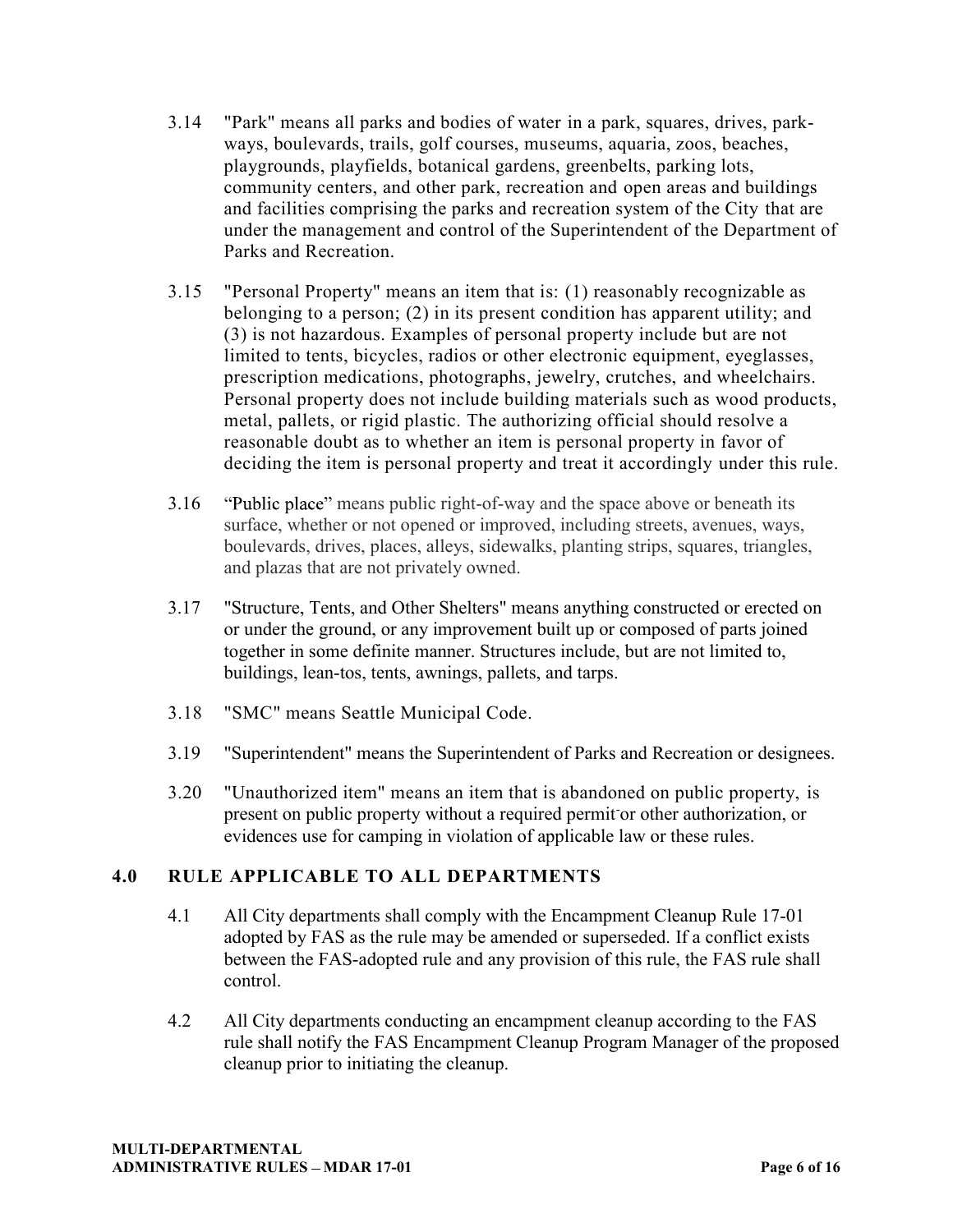4.3 The Director of Finance and Administrative Services or the Director's designees shall have the authority during an encampment removal action to act as the complainant to request police action to exclude individuals from any City-owned or City-controlled property or to enforce the trespass laws of the City including without limitation SMC 18.12.279 and 12A.08.040. Individuals who may be excluded or charged with trespass include but are not limited to individuals who are reasonably believed to reside at the encampment being removed and who refuse to leave, or individuals who obstruct the expeditious progress of the removal. Individuals who are not subject to a charge of trespass on Citycontrolled rights-of-way may be subject to the applicable provisions of Titles 11, 12A, and 15 of the Seattle Municipal Code.

# **5.0 INDIVIDUAL DEPARTMENTAL RULES**

The following rules apply to property owned, operated, or under the jurisdiction of the applicable department.

- 5.1 Parks.
	- 5.1.1 Operating Hours and Areas Closed to the Public. Some Parks property is always closed to the public. Other Parks property is open to the public only during established operating hours.
		- 5.1.1.1 General park operating hours are between 4:00 a.m. and 11:30 p.m. as established in SMC 18.12.245.
		- 5.1.1.2 Special operating hours may be established for individual parks or facilities either by rule or by posting as provided in SMC 18.12.040 and SMC 3.02.020.
		- 5.1.1.3 Violation. In addition to a violation of any other applicable law, it is a violation of these rules to enter or remain in any area of a park when the area is closed to the public.
	- 5.1.2 Structures, Tents, or Other Shelters.
		- 5.1.2.1 Permit Required. SMC 18.12.070 requires a permit to erect a structure in a park.
		- 5.1.2.2 Violation. SMC 18.12.275 provides that engaging in any activity that requires a permit without first obtaining a valid permit is a violation of SMC 18.12.275. In addition to a violation of that or any other applicable law, it is a violation of these rules to erect any structure in a park without a required permit.
	- 5.1.3 Camping.
		- 5.1.3.1 SMC 18.12.250 prohibits camping in any park except in places set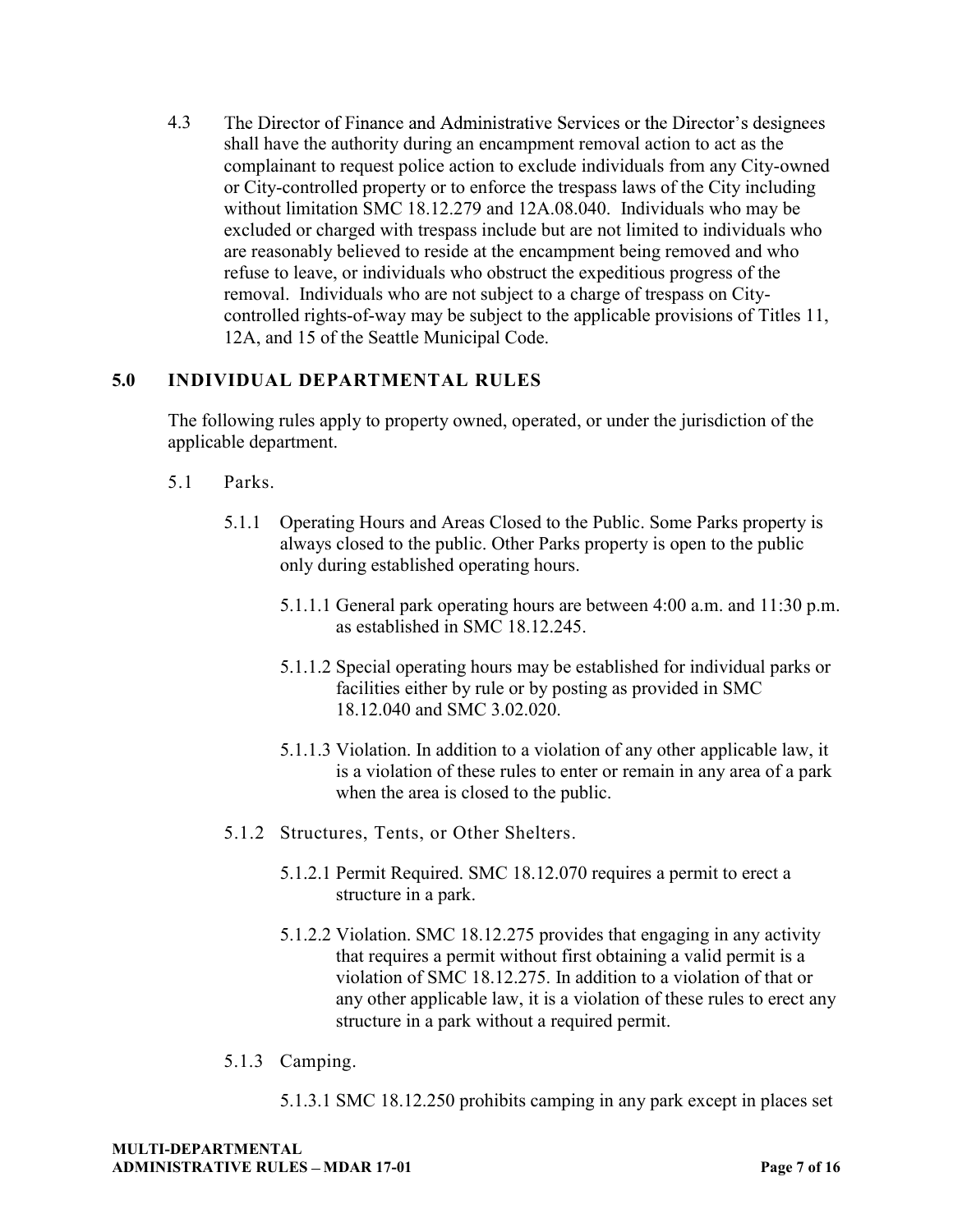aside and posted for such purposes by the Superintendent.

- 5.1.3.2 Violation. In addition to a violation of SMC 18.12.250 or other applicable law, it is a violation of these rules to camp except in places set aside and posted for such purposes by the Superintendent.
- 5.2 Seattle Public Utilities.
	- 5.2.1 Operating Hours and Areas Closed to the Public. Some SPU property may always be closed to the public. Other SPU property is open to the public only during established operating hours.
		- 5.2.1.1 General operating hours for SPU Open Spaces are from 4:00 a.m. to 11:00 p.m., as provided in SPU Open Space Rules (December 2006).
		- 5.2.1.2 Different operating hours may be established for particular SPU property either by separate rule or by posting as provided in SMC 3.02.020.
		- 5.2.1.3 Violation. In addition to a violation of other applicable law, it is a violation of these rules to enter or remain in any area of SPU property when the area is closed to the public,
	- 5.2.2 Structures, Tents, or Other Shelters. SPU Open Space Rule (December 2006) prohibits, among other things, erecting any structure, including but not limited to tents, barricades, and fencing in any SPU Open Space.
	- 5.2.3 Camping. SPU Open Space Rule (December 2006) prohibits, among other things, unauthorized camping in any SPU Open Space. In addition to a violation of that rule or other applicable law, unauthorized camping in any SPU Open Space is a violation of these rules.
- 5.3 Seattle Department of Transportation.
	- 5.3.1 Operating Hours and Areas Closed to the Public. Some SDOT property may always be closed to the public. Other SDOT property may be open to the public only during established operating hours. Operating hours for particular SDOT properties may be established by rule or by posting as provided in SMC 3.02.020.
		- 5.3.1.1 Violation. In addition to a violation of other applicable law, it is a violation of these rules to enter or remain in any area of SDOT property when the area is closed to the public.
	- 5.3.2 Structures, Tents, or Other Shelters.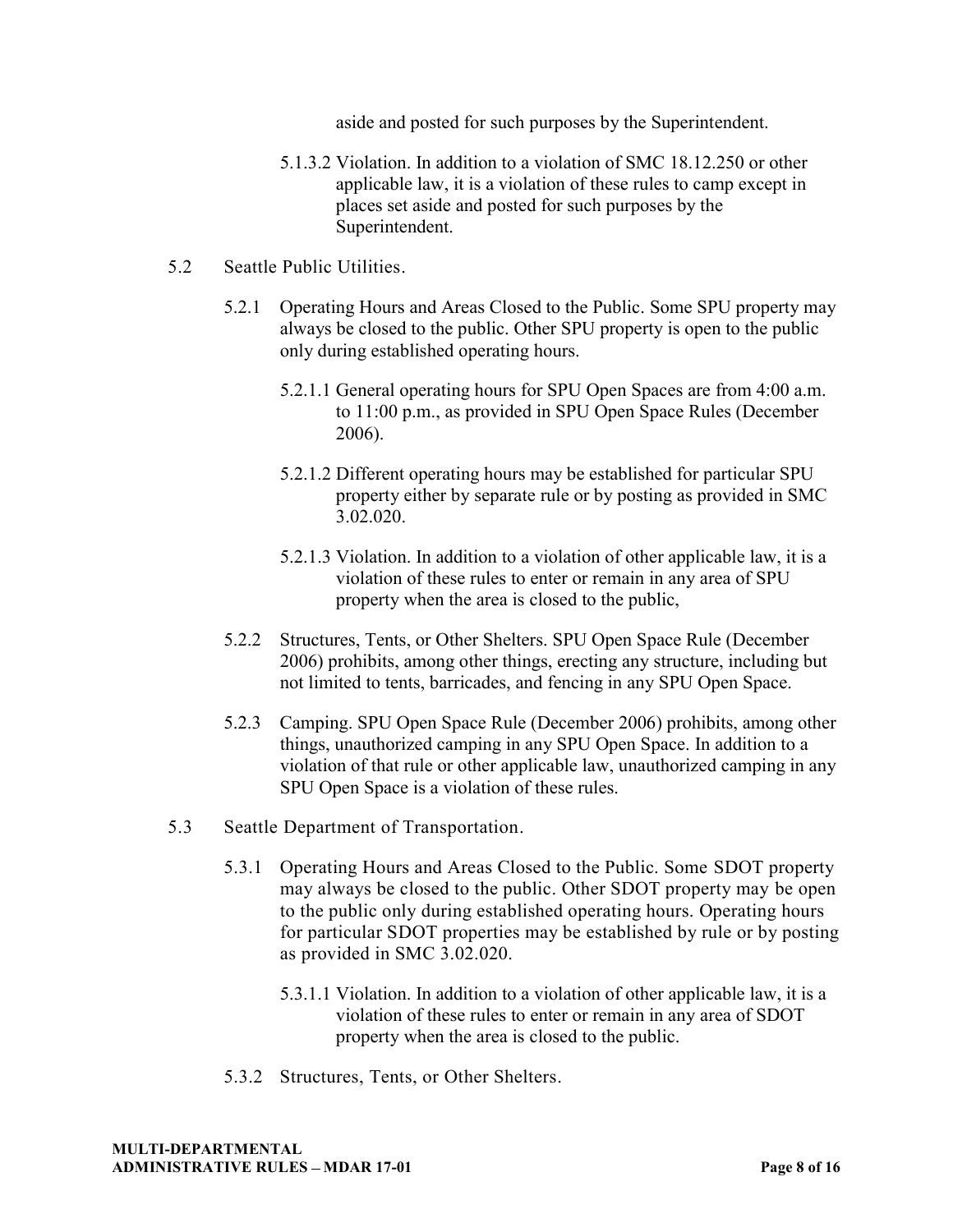- 5.3.2.1 Permit Required. SMC 15.04.010 and 15.02.048 requires a permit for, among other uses, erecting any structure in a public place.
- 5.3.2.2 Violation. SMC 15.04.010 provides that engaging in any activity that requires a permit without first obtaining a valid permit is a violation of Chapter 15. In addition, it is a violation of these rules to erect any structure on any SDOT property without a required permit.
- 5.3.3 Camping.
	- 5.3.3.1 Violation. In addition to violating any other applicable law, unauthorized camping on any SDOT property posted as "No Camping" or similarly posted is a violation of this rule.
- 5.3.4 Notice of Exclusion. An SDOT notice of exclusion issued according to this rule shall not preclude a person from using an open public place for transportation or other purpose consistent with this rule.
- 5.4 Seattle City Light.
	- 5.4.1 Operating Hours and Areas Closed to the Public. Some SCL properly may always be closed to the public. Other SCL property may be open to the public only during established operating hours. Operating hours for particular SCL properties may be established by rule or by posting as provided in SMC 3.02.020.
		- 5.4.1.1 Violation. In addition to violating any other applicable law, it is a violation of these rules for any person to enter or remain in any area of any SCL property when the area is closed to the public.
	- 5.4.2 Structures, Tents, or Other Shelters.
		- 5.4.2.1 Violation. In addition to violating any other applicable law, it is a violation of these rules for any person to erect any structure, tent, or other shelter on any SCL property without the written permission of the Superintendent.
	- 5.4.3 Camping.
		- 5.4.3.1 Violation. In addition to violating other applicable law, unauthorized camping on any SCL property is a violation of these rules.

#### **5.5 Department of Finance and Administrative Services**

5.5.1 Operating Hours and Areas Closed to the Public. Some FAS property may always be closed to the public. Other FAS property may be open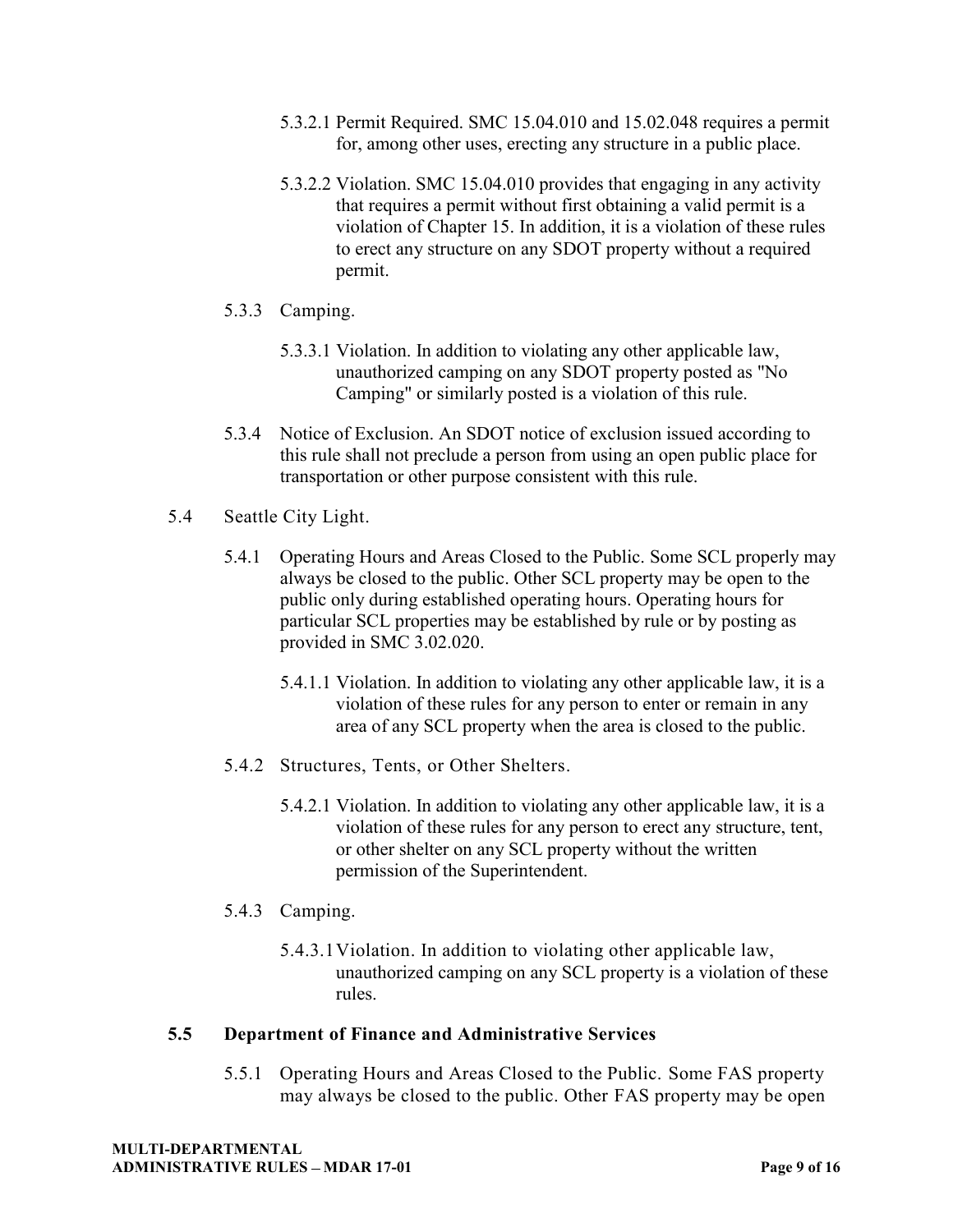to the public only during established operating hours. Operating hours for particular FAS properties may be established by rule or by posting as provided in SMC 3.02.020.

- 5.5.1.1 FAS rule (June 2006) establishes building and facility operating hours, unless provided otherwise by rule or by posting, as from 7:00 a.m. to 6:00 p.m., Monday through Friday, except for City holidays. FAS buildings and facilities are generally not open to the public on Saturdays, Sundays, City holidays, and on weekdays between 6:00 p.m. and 7:00 a.m.
- 5.5.1.2 Violation. In addition to a violation of other applicable law, it is a violation of these rules to enter or remain in any property under the jurisdiction of FAS when the area is closed to the public.
- 5.5.2 Structures, Tents, or Other Shelters.

5.5.2.1 Violation. In addition to violating other applicable law, it is a violation of these rules for any person to erect any structure, tent, or other shelter on any FAS property without the written permission of the Director.

- 5.5.3 Camping.
	- 5.5.3.1 The June 2006 FAS rule prohibits, among other things, unauthorized camping on any FAS property.
- 5.5.4. In addition to a violation of the June 2006 FAS rule or other applicable law, unauthorized camping on any FAS property is a violation of these rules.
- 5.6 Department of Neighborhoods.
	- 5.6.1 Operating Hours and Areas Not Open to the Public. Some DON property may always be closed to the public. Other DON property may be open to the public only during established operating hours. Operating hours for particular DON properties may be established by rule or by posting as provided in SMC 3.02.020.
	- 5.6.2 Violation. In addition to a violation of other applicable law, it is a violation of these rules to enter or remain in any property under the jurisdiction of DON when the area is not open to the public.
	- 5.6.3 Structures, Tents, or other Shelters.
		- 5.6.3.1 Violation. In addition to violating other applicable law, it is a violation of these rules for any person to erect any structure, tent,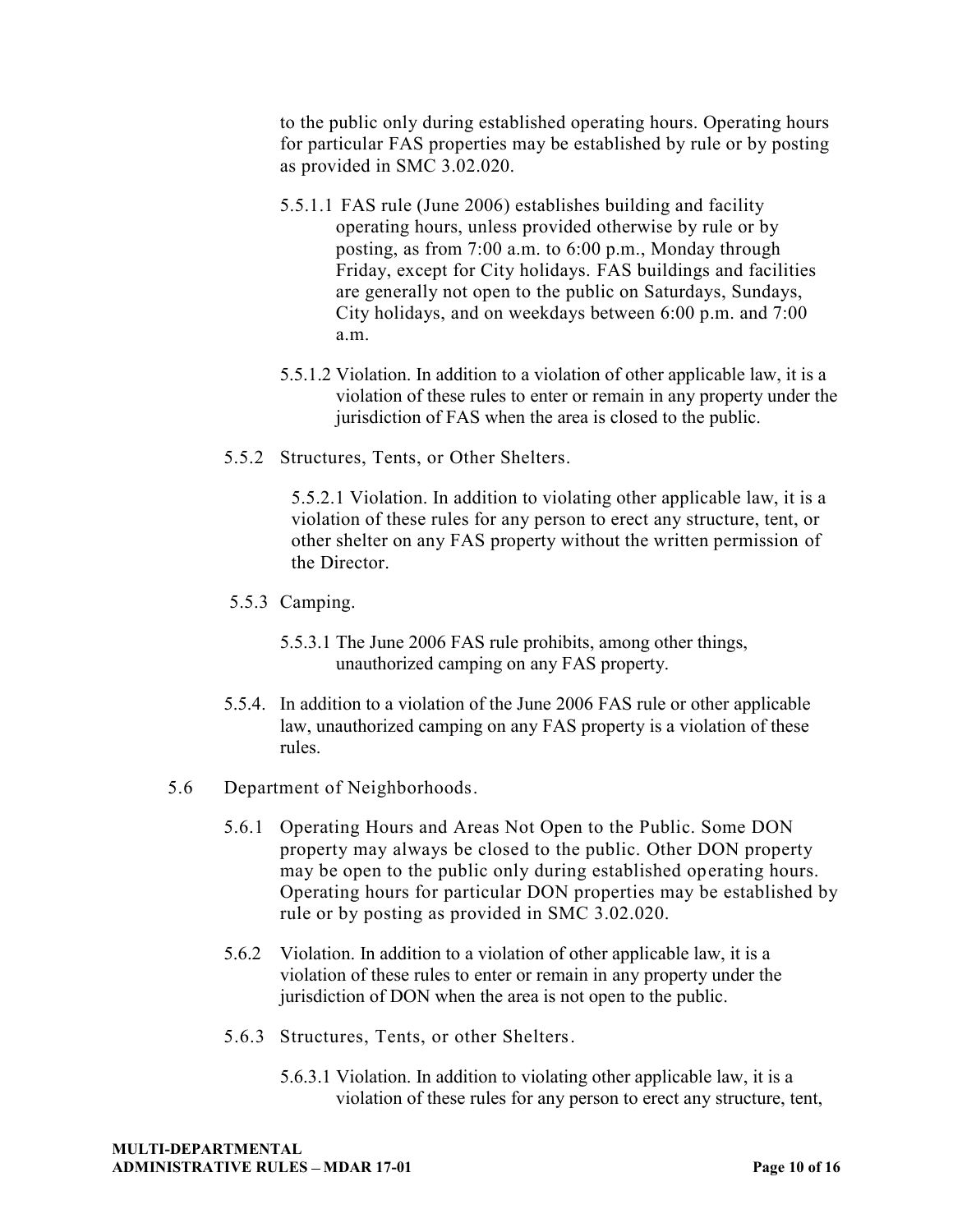or other shelter on any DON property without the written permission of the Director.

- 5.6.4 Camping.
	- 5.6.4.1 Violation. In addition to violating any other applicable law, unauthorized camping on any DON property is a violation of these rules.
- 5.7 Seattle Center.
	- 5.7.1 Operating Hours and Areas Not Open to the Public. Some Seattle Center property may always be closed to the public. Other Seattle Center property may be open to the public only during established operating hours. The Seattle Center Campus is open from 7:00 A.M. to Midnight daily (Ordinance No. 92792). Seattle Center may establish other operating hours for particular areas or facilities.
	- 5.7.2 Violation. In addition to a violation of other applicable law, it is a violation of these rules to enter or remain in any property or facility under the jurisdiction of Seattle Center when the area is not open to the public.
	- 5.7.3 Structures, Tents, or Other Shelters.
		- 5.7.3.1 Violation. In addition to violating other applicable law, it is a violation of these rules for any person to place any structure, tent, or other shelter on any Seattle Center property without the written permission of the Director.
	- 5.7.4 Camping.
		- 5.7.4.1 Violation. In addition to violating any other applicable law, unauthorized camping on any Seattle Center property is a violation of these rules.
- 5.8 Office of Housing.
	- 5.8.1 Operating Hours and Areas Not Open to the Public. Some OH property may always be closed to the public. Other OH property may be open to the public only during established operating hours.
	- 5.8.2 Violation In addition to a violation of other applicable law, it is a violation of these rules to enter or remain in any property or facility under the jurisdiction of the OH when the area is not open to the public.
	- 5.8.3 Structures, Tents, or Other Shelters.
		- 5.8.3.1 Violation. In addition to violating other applicable law, it is also a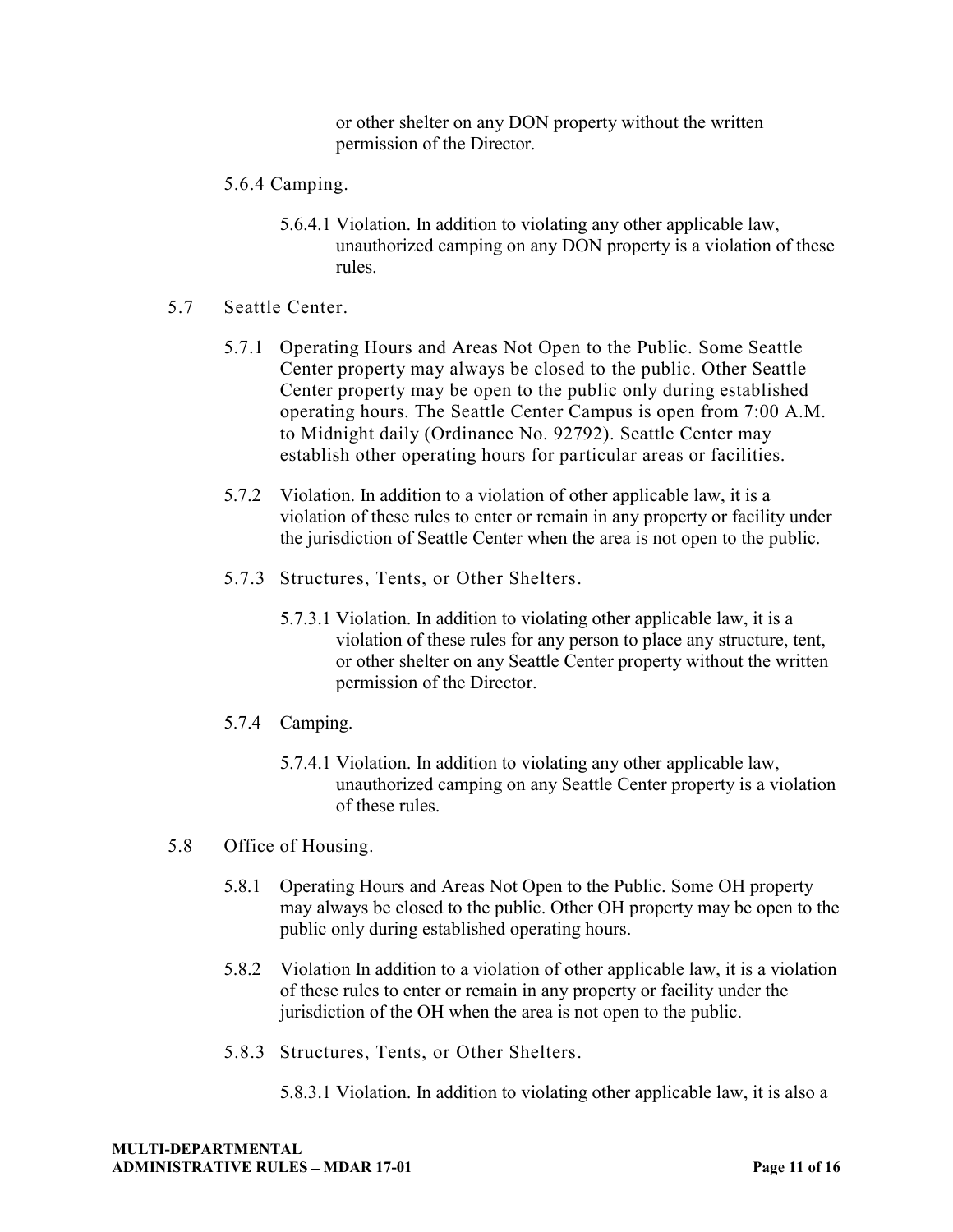violation of these rules for any person to place any structure, tent, or other shelter on any OH property without the written permission of the 'Director.

- 5.8.4 Camping.
	- 5.8.4.1 Violation. In addition to violating any other applicable law, unauthorized camping on any OH property is a violation of these rules.

### **6.0 ENFORCEMENT**

- 6.1. These rules are enforced in the same way as any other rules. Any violation of these or any other applicable rule or law may, depending on the particular circumstances, result in one or more of the following:
	- 6.1.1 Written or oral withdrawal of a person's permission to remain on the property;
	- 6.1.2 Issuance of a Parks Notice of Exclusion as provided in SMC 18.12.278 if the property is Parks Department property;
	- 6.1.3 Issuance of an administrative notice of exclusion if the property is not Parks property; or
	- 6.1.4 Issuance of a citation, a notice of infraction, or other enforcement action under applicable law.
- 6.2 Criminal Trespass.
	- 6.2.1 Criminal Trespass Areas closed to the public. Any person who enters or remains on City property when such areas are closed to the public is subject to citation or arrest for criminal trespass (SMC 12A.08; RCW 9A.52).
	- 6.2.2 Criminal Trespass Notice of Exclusion. Any person who enters or remains in an area in violation of a Notice of Exclusion from that area is subject to citation or arrest for criminal trespass (SMC 12A.08; RCW 9A.52).
	- 6.2.3 Criminal Trespass Withdrawal of Permission. Any person who remains on City property after having received notice that his or her permission to remain on that property has been withdrawn is subject to citation or arrest for criminal trespass (SMC 12A.08; RCW 9A.52).

#### **7.0 NOTICES OF EXCLUSION**

7.1 Parks Exclusion Under SMC 18.12.278.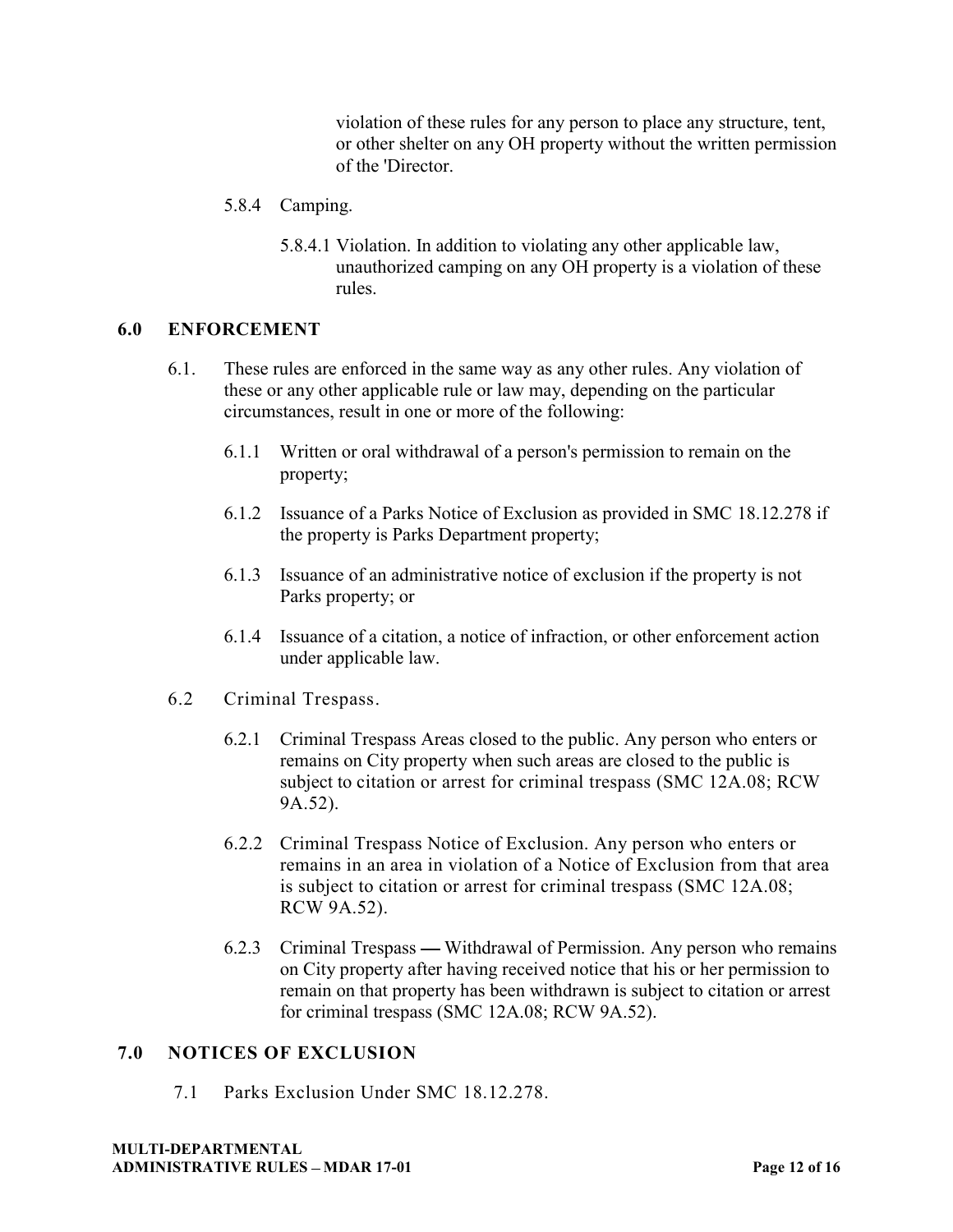- 7.1.1 Issuance. The Superintendent may, by delivering a Notice of Exclusion in person to the offender, exclude from any park a person who has violated any law or any rule designated by the Superintendent as a "parks rule" as provided in SMC 18.12.278. The Superintendent designates these rules as "parks rules", the violation of which may result in issuance of a Parks Exclusion Notice.
- 7.1.2 Period of Exclusion. The period of exclusion for a Parks Exclusion Notice shall be as provided in SMC 18.12.278.
- 7.1.3 Appeals. Any person who receives a Parks Exclusion Notice for a period exceeding 7 days may file an appeal within 7 calendar days as provided in SMC 18.12.278.
- 7.2 Administrative Notices of Exclusion from City Property other than Parks Property.
	- 7.2.1 The provisions of this Section 7.2 shall apply to departments that have not adopted by rule or ordinance procedures for administrative exclusions and an administrative appeal process.
	- 7.2.2 Issuance. The authorizing official may issue an Administrative Notice of Exclusion as provided in these or other applicable rules.
	- 7.2.3 Delegation.
		- 7.2.3.1 Sworn Seattle Police Department personnel are authorized to enforce on City property these and any other applicable written or posted rules, and to issue notices of exclusion for violations.
		- 7.2.3.2 The authorizing official may also in writing authorize others to enforce on City property these and any other applicable written or posted rules. However, only City employees may be authorized to issue a Parks Exclusion Notice or an Administrative Notice of **Exclusion**
	- 7.2.4 Basis for Exclusion. The excluded person need not be charged, tried, or convicted of any crime or infraction for a Notice of Exclusion to be issued or effective. The exclusion may be based on observation by the Director or Superintendent, or an authorized representative, or upon the sort of civilian reports that would ordinarily be relied upon by police officers in the determination of probable cause.
	- 7.2.5 Contents of Notice. The Notice of Exclusion shall be in writing and shall be signed by the issuing individual. It shall specify the date of issuance and the length and places of exclusion. Warning of the consequences for failure to comply and the processes regarding an administrative review hearing shall be prominently displayed in the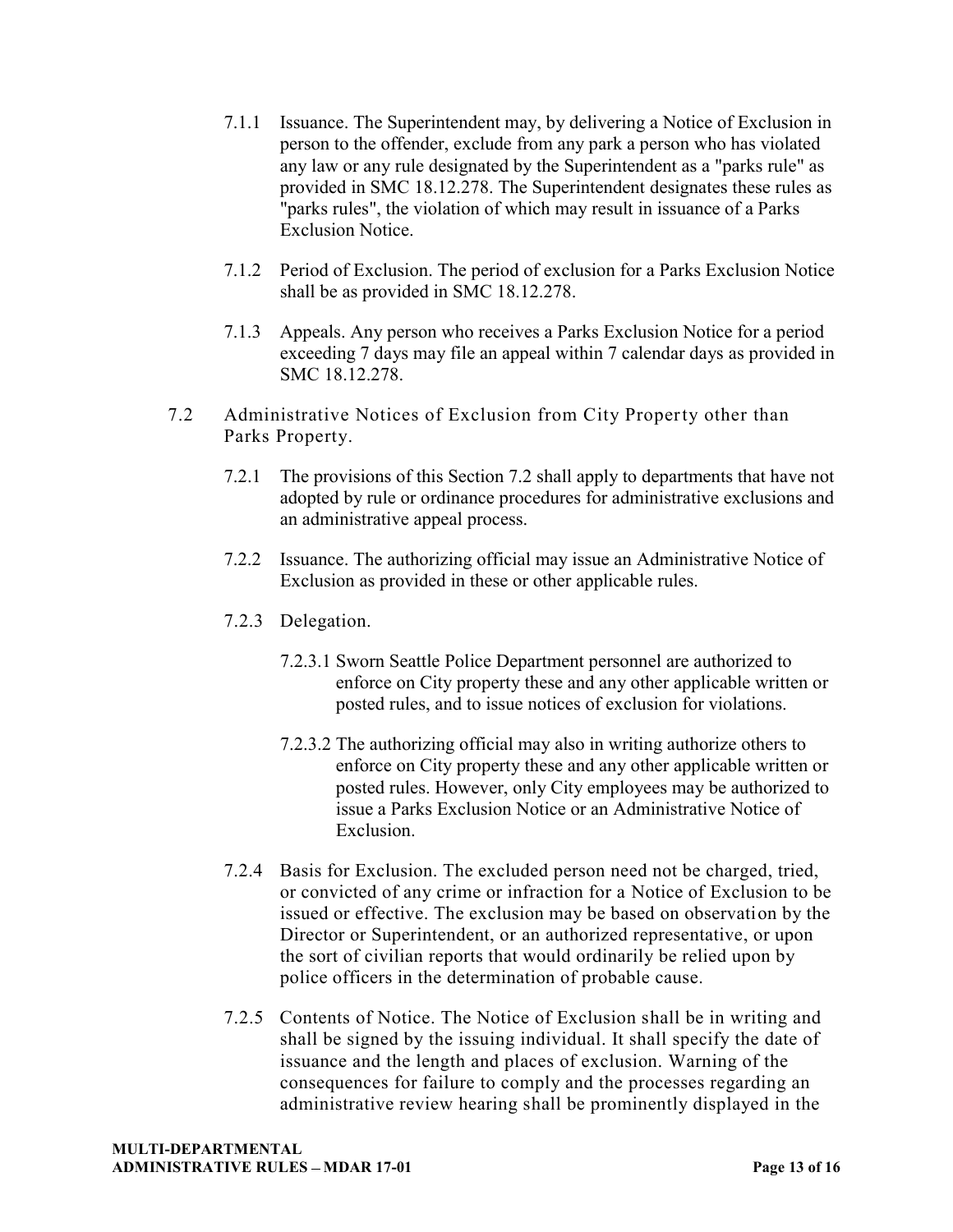Notice of Exclusion.

- 7.2.6 Unless otherwise specified, the exclusion shall take effect immediately upon actual or constructive receipt of the notice by the person being excluded. A person may not defeat the effectiveness of an exclusion by refusing to accept the notice. Receipt of the notice is construed to have been accomplished if the person knew or reasonably should have known from the circumstances that the privileges to enter upon City property have been revoked. Receipt of the notice is also construed to have been accomplished 2 days after an exclusion notice is placed in the U.S. mail to an individual's last known address.
- 7.2.7 Periods of Exclusion.
	- 7.2.7.1 Felony or Weapons Violation. If the current violation is a felony or a weapons violation, the person may be excluded for up to one year.
	- 7.2.7.2 If the current violation is not a felony or a weapons violation, the person may be excluded as provided below:
		- 7.2.7.2.1 No Prior Exclusion within One Year. If a person has not been excluded from any City property under the jurisdiction of the issuing department within the preceding year, the person may be excluded for up to 7 days from the date of the Notice of Exclusion. If the violation occurred on property owned and maintained by Parks, then the Superintendent may exclude the violator from the City park zone where the current violation occurred.
		- 7.2.7.2.2 One Prior Notice of Exclusion. If a person has been the subject of only one Notice of Exclusion issued within one year prior to the current violation, the person may be excluded for up to 30 days from the date of the Notice of Exclusion.
		- 7.2.7.2.3 Two or More Prior Notices of Exclusion. If a person has been the subject of two or more Notice of Exclusions issued within one year prior to the current violation, the person may be excluded for up to one year from the date of the Notice of Exclusion.
- 7.2.8 Administrative Hearings Notices of Exclusion.
	- 7.2.8.1 If the issuing department has rules that apply to such administrative hearings, those rules apply.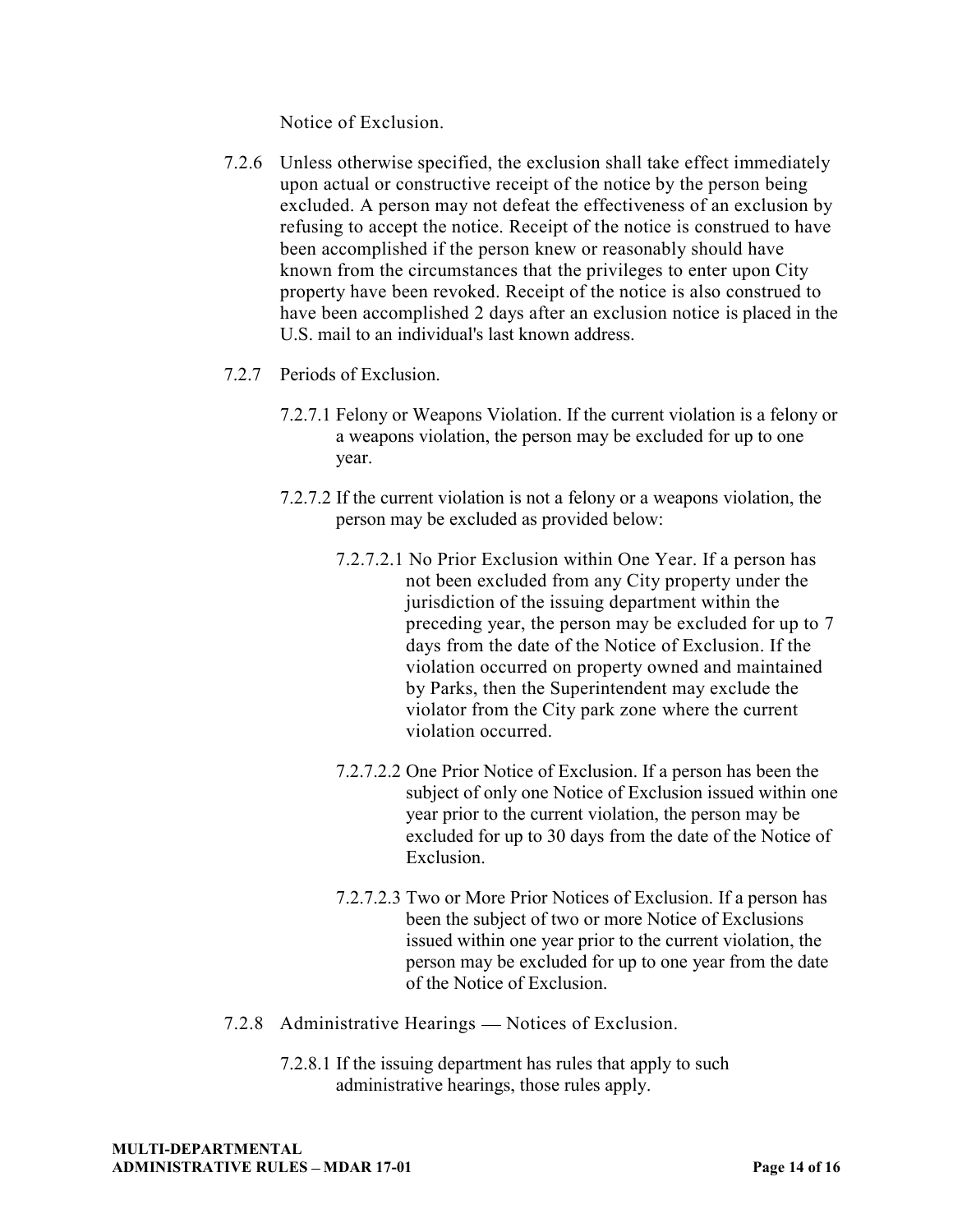- 7.2.8.2 If the issuing department does not have rules that apply to such administrative hearings, the following rules apply:
	- 7.2.8.2.1 Request for Administrative Review. A person who receives a Notice of Exclusion for a period greater than 7 days may within 7 business days of the notice being issued submit a written request to the authorizing official for an administrative hearing. The person seeking the hearing shall include in the request any written documentation to be considered in the administrative review process. The Notice of Exclusion remains in effect pending administrative review.
	- 7.2.8.2.2 If a person timely requests an administrative review, the authorizing official shall designate a Review Officer. The administrative review is an informal process designed to give the individual the opportunity to explain the events surrounding the alleged violation. The Review Officer may in an exercise of discretion conduct meetings or interviews with the individual excluded and other individuals who may have information relevant to the Notice of Exclusion. The Review Officer may consider sworn written or verbal statements and give them the appropriate weight under the circumstances.
	- 7.2.8.2.3 The Review Officer shall provide a written decision within 10 business days of the request for review. The decision may affirm, modify, terminate, or reverse the exclusion order. The Review Officer's decision is final City action on the review.

# **8.0 REMOVAL OF PROPERTY**

- 8.1 Violation. In addition to a violation of other applicable law, it is also a violation of these rules to abandon or to store without authorization personal property on City property or to place garbage or refuse anywhere on City property except in a designated receptacle.
- 8.2 Summary Removal and Disposal. Garbage, Refuse, Hazardous Items, Building Materials, Contraband, or Evidence of a Crime.
	- 8.2.1 Removal and Disposal. The authorizing official may summarily and without advance notice remove and dispose of: refuse; hazardous items, building materials, contraband; or evidence of a possible crime.
	- 8.2.2 Contraband or Evidence. The authorizing official shall, before disposal, allow the appropriate law enforcement agency the opportunity to take